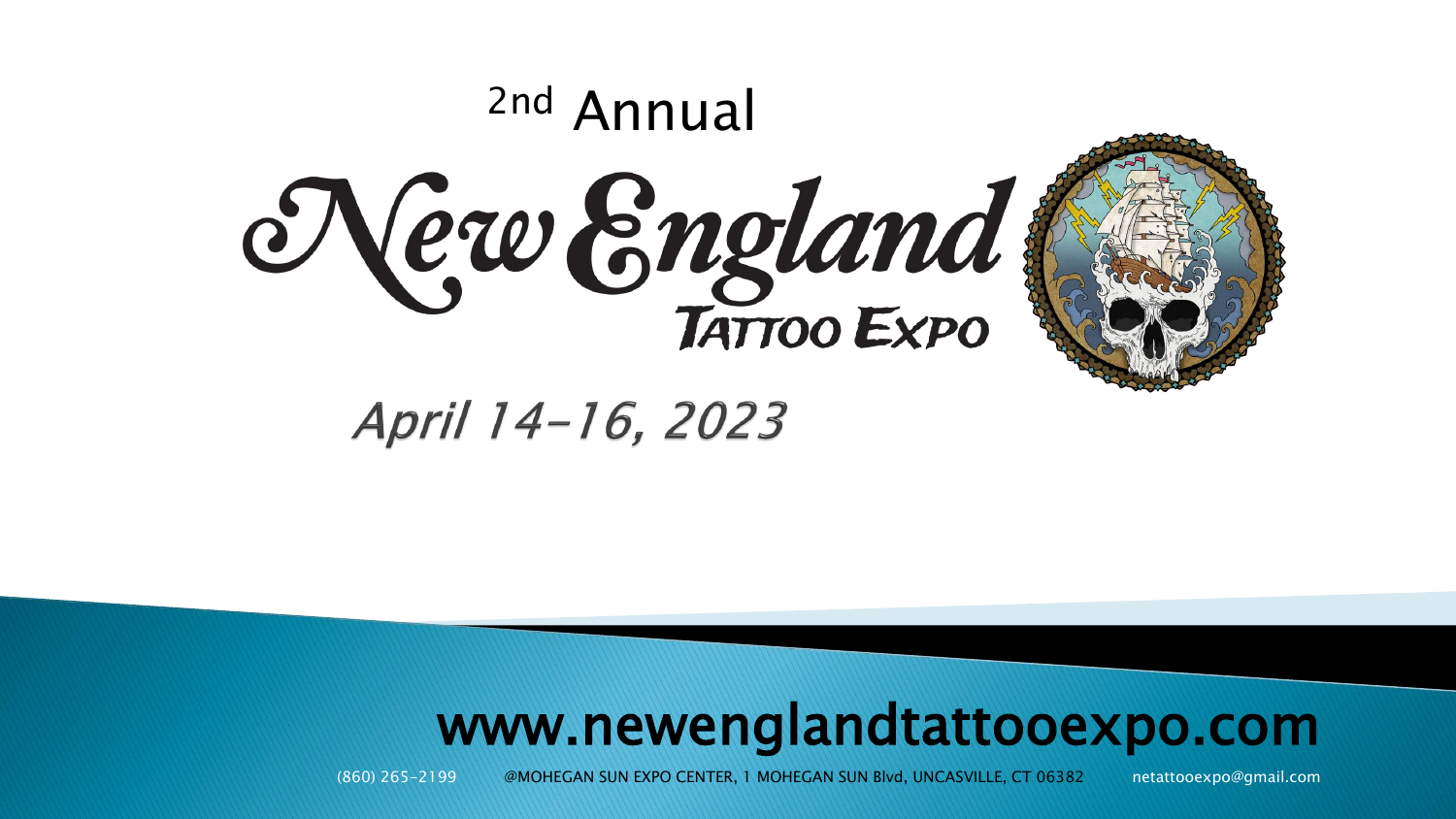

## BRIEF DESCRIPTION OF OUR EVENT

We, Tom Ringwalt & Steve Tefft, have traveled to tattoo conventions for the past  $15+$  years to identify important factors in making a tattoo expo successful and to better understand their popularity with the public. We have combined these aspects together with great ideas and are sure this event will be one of the most organized and exciting events in New England in which it has proven just that! Much time, effort and research go into putting on a show this massive.

The New England Tattoo Expo has over 300 international, national and local professional tattoo artists, many various vendors, and about 8,000+ fans throughout this entire weekend. Our goal is to make this event fun, exciting, and successful each year. That being said, it would be greatly appreciated to get as much sponsors as we can to help accomplish our goals in making this event the best ever and the premier "go to" tattoo gathering in New England.

Check us out online at [www.newenglandtattooexpo.com](http://www.newenglandtattooexpo.com/)

CHOOSING ANY OF OUR AFFORDABLE SPONSORSHIP PACKAGES BELOW WOULD BE MUCH APPRECIATED TO HELP GROW THIS TATTOO EVENT TO ITS FULL MASS!!! HOPE TO HAVE YOU A PART OF THIS 2nd ANNUAL EXPO.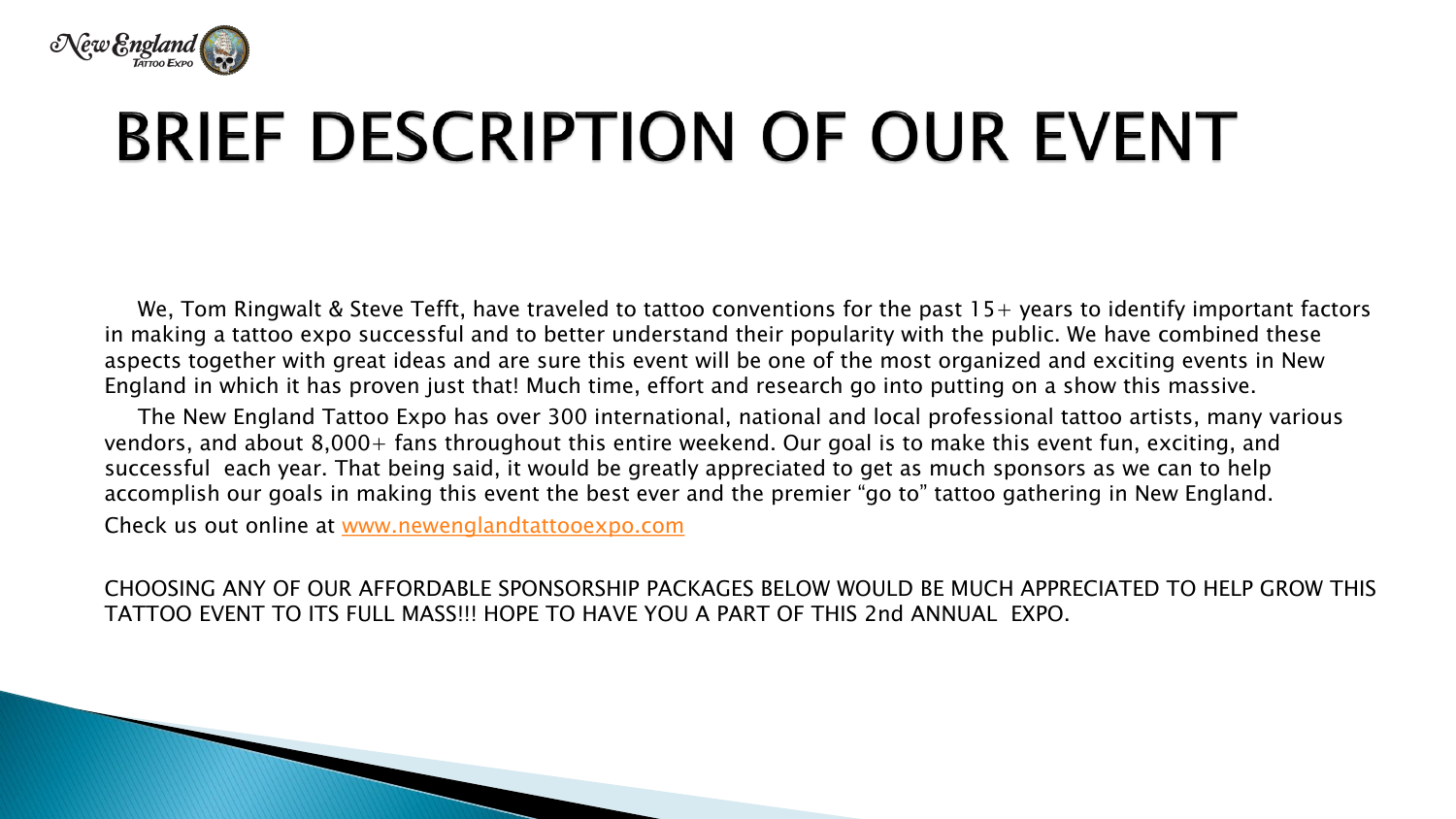

### **WHAT TO LOOK FORWARD TO IN 2022**

- $\rightarrow$  13000+ attendees throughout the weekend
- ▶ Many various shopping vendors
- $\rightarrow$  350+ highly skilled, different style artists from around the globe
- ▶ Tattoo Contests, Piercing, & Pin-Up Contests
- Celebrities signing autographs
- Mind-blowing sideshows
- ▶ Clean, safe tattooing done onsite
- An opportunity to experience all aspects of the tattoo industry
- ▶ Full bar & Food
- **Much more**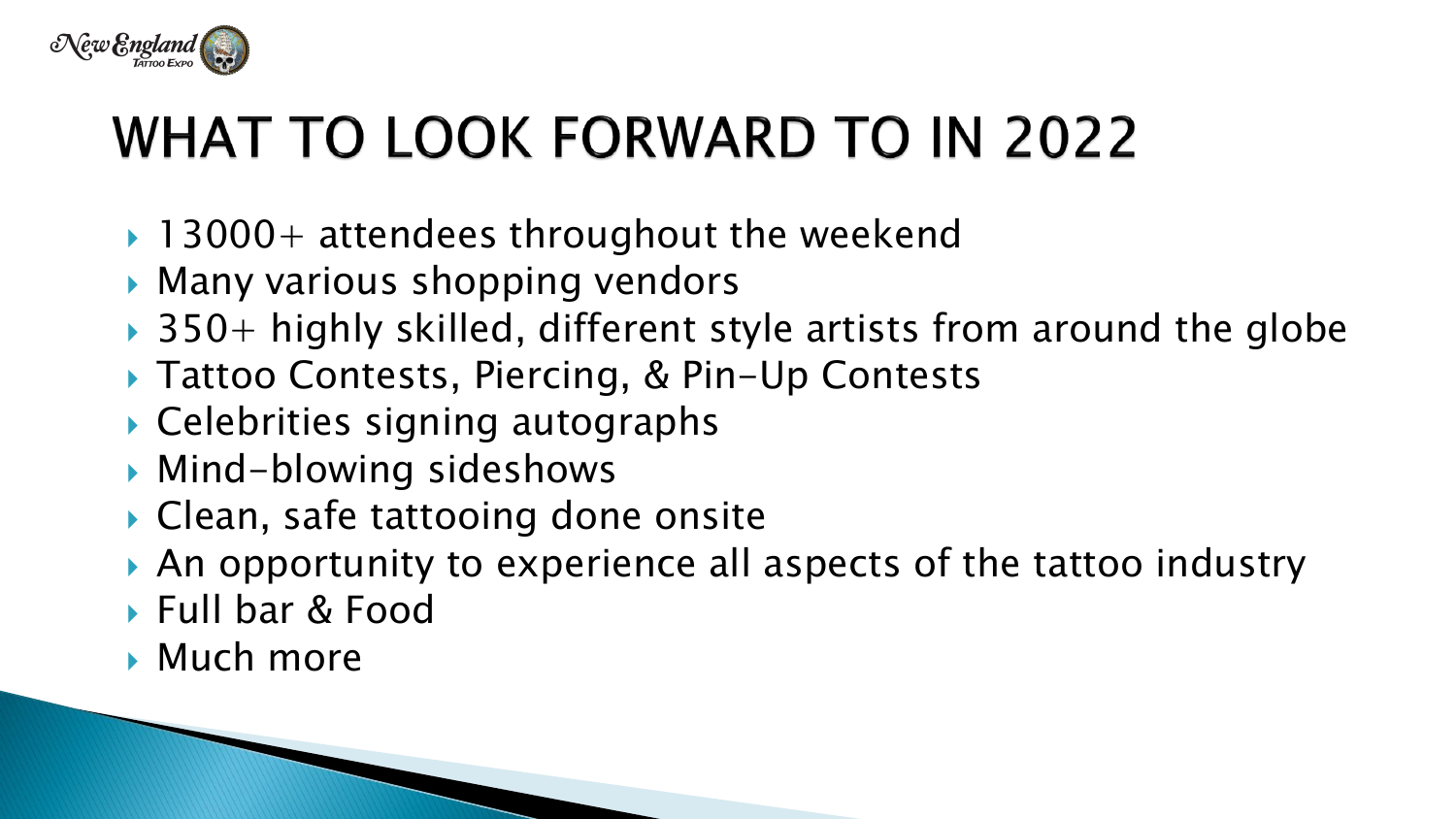

# **EVENT MEDIA COVERAGE**

- ▶ Over 25,000 Post Cards & Flyers Distributed Globally
- 5x Bowling Alley TV Ads In Different Locations
- 6x Billboards in CT & MA
- ▶ Radio Commercial Ads in CT & RI
- Local Magazines
- **Local Newspapers**
- Worldwide Tattoo Magazines
- Online Digital Banner Ads
- Mohegan Sun
- ▶ Social Media
- Website
- ▶ Press Releases
- ▶ And More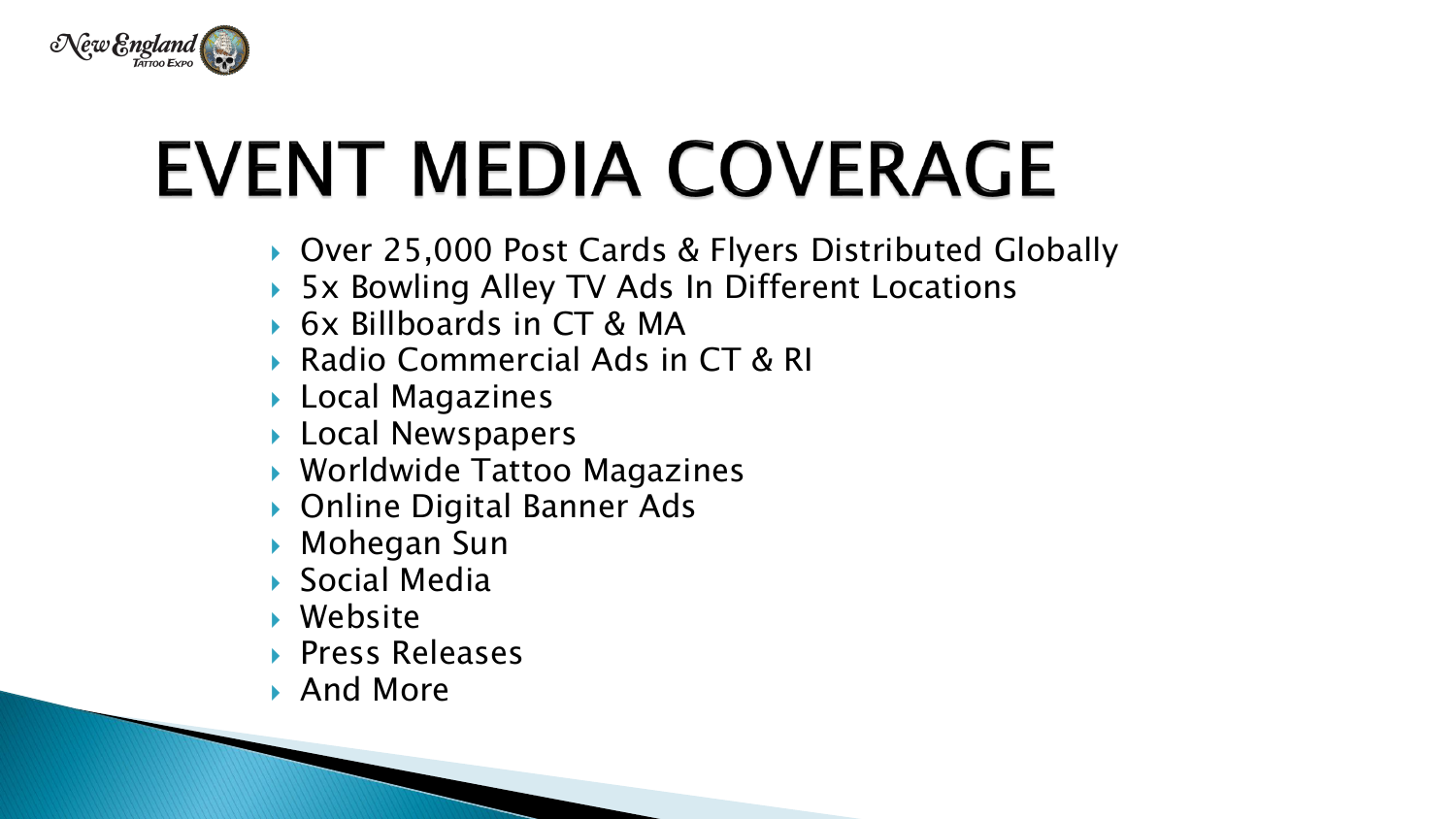

### **COMMENTS FROM PREVIOUS EVENT**

- ▶ Amazing! Best show ever!
- ▶ Clean & safe tattooing!
- ▶ Some of the most talented tattoo artists in the world
- Very friendly, fun, & welcoming event.
- ▶ Best mind blown sideshows around.
- Super organized and can't wait till next year.
- This event gets better & better each year!
- Great place to meet celebrities & see some of the best sideshows ever.
- Best place to find any style of artists
- Most organized tattoo event around
- Memories will last a lifetime
- Sign me up for next year asap!
- So much more, must experience it for yourself!